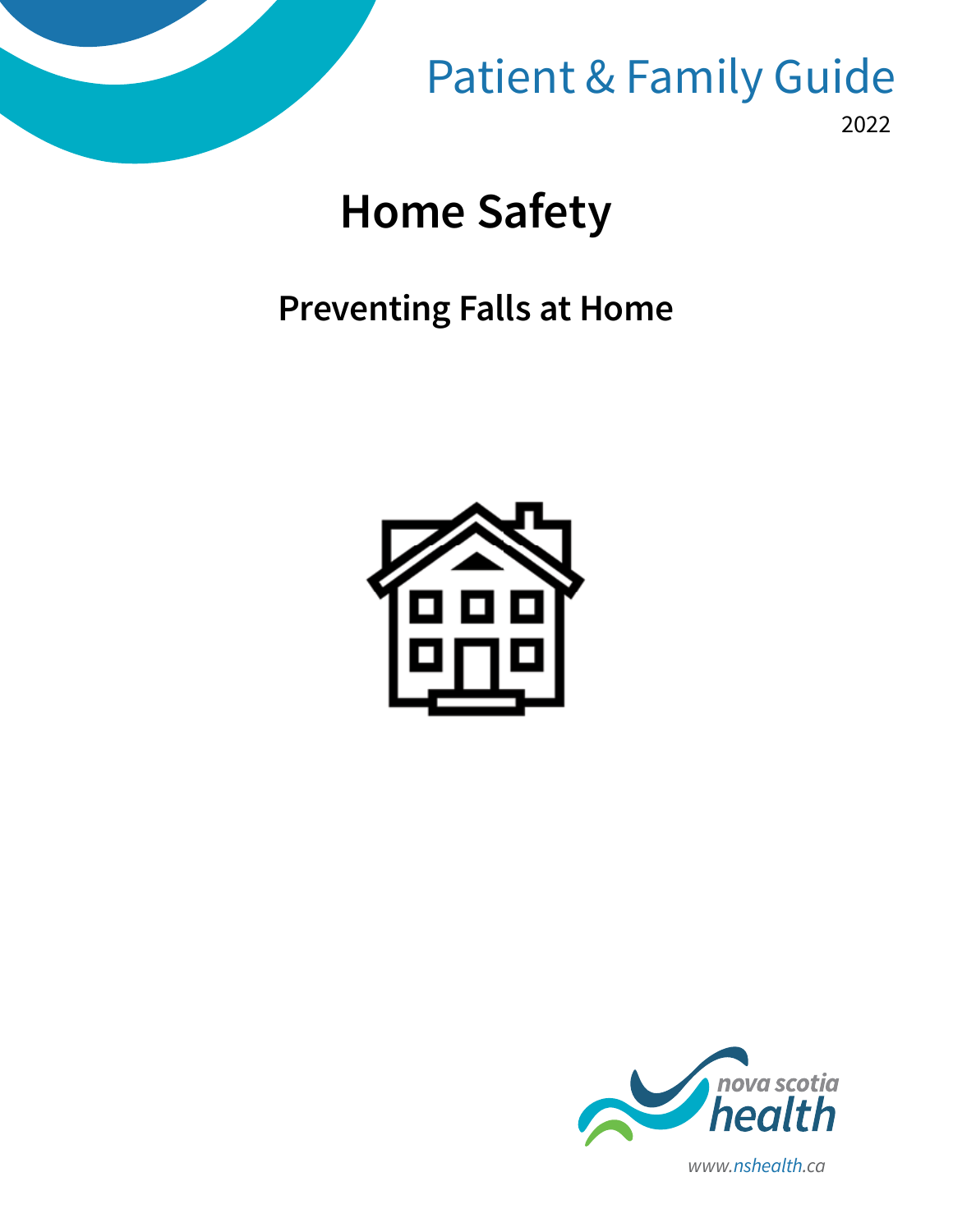# **Home Safety**

# **What are the dangers of falls?**

- Falls are the leading cause of injury among older Canadians.
- Falls can usually be prevented.
- Injuries from falls can lead to disability, chronic pain, less independence, and a lower quality of life.

# **Facts about falls**

- 1 in 3 older Canadians fall each year.
- 1 in 3 of those who fall are seriously hurt.
- 4 in 10 falls treated in hospital involve broken (fractured) hips.
- 50% (half) of hospitalizations related to falls happen because of falls at home.

**If it is an emergency:** Have a plan to call for help if you fall.



1



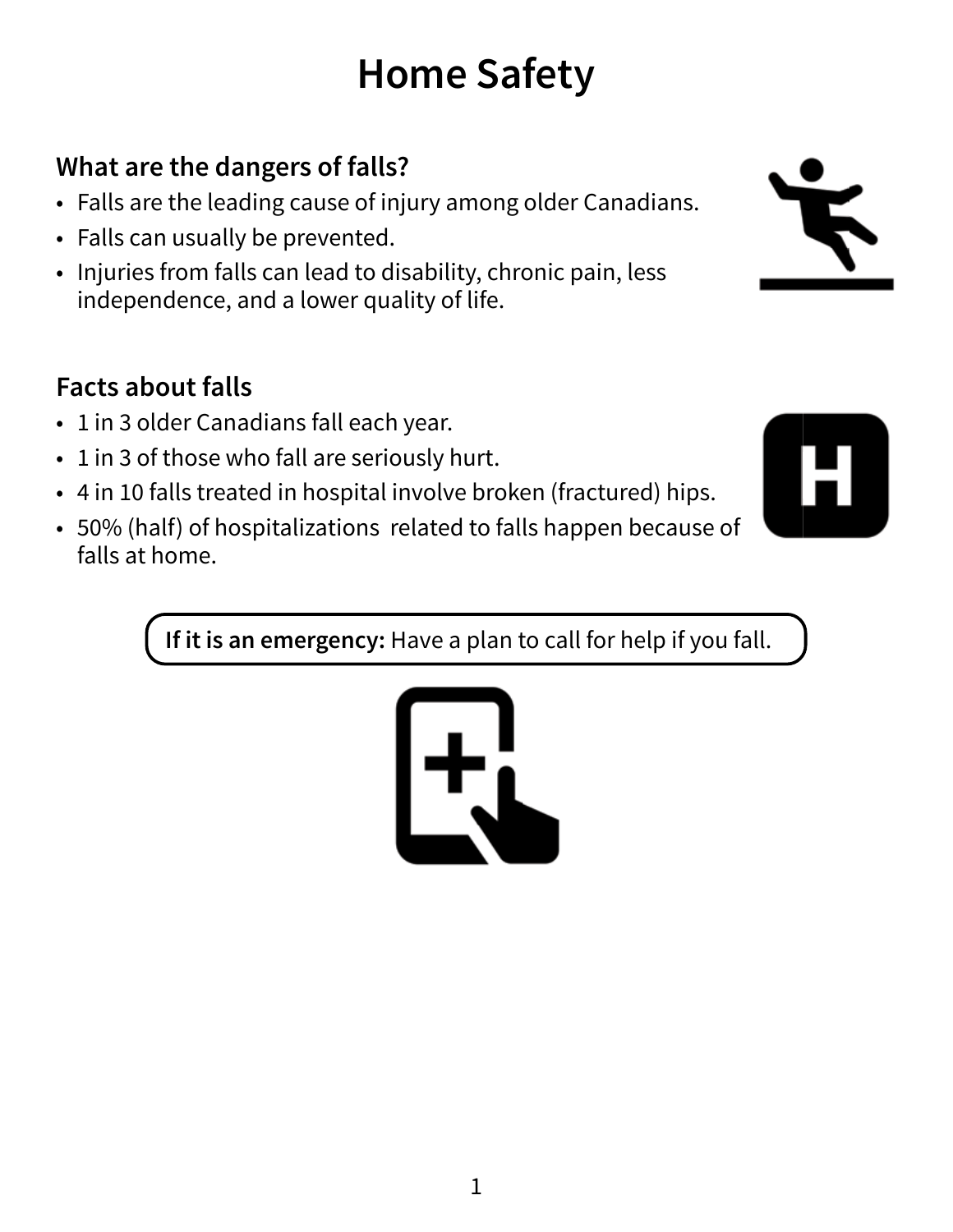#### **Are you at risk of falling?**

- The best way to make your home safer and help prevent falls is to know if you are at risk of falling.
- **You are at a higher risk of falling if:**
	- $\rightarrow$  You are over the age of 65.
	- $\rightarrow$  You have a chronic (ongoing) condition affecting your mobility (movement) (like arthritis, osteoporosis, poor balance, or trouble seeing or hearing).
	- › You take 4 or more different medications each day.
	- $\rightarrow$  You have poor nutrition (do not get enough nutrients) because of a lack of appetite (not feeling hungry), trouble going out to shop, or not eating healthy foods.
	- › Your home is not safe (it has clutter, poorly lit hallways, loose carpets or rugs, etc.).
	- $\rightarrow$  You have chronic foot problems, or you wear shoes or slippers that do not fit well.
	- $\rightarrow$  You do not get enough physical activity or exercise.
	- $\rightarrow$  The areas around your home are not safe (there is snow, ice, or needs repairs).
	- $\rightarrow$  You live alone without support.
	- $\rightarrow$  You do not have the mobility aids you need (like a non-slip tub/shower surface, grab bars, bath seat, or lower kitchen cupboards).
	- $\rightarrow$  You do not have a plan in case you are injured after a fall.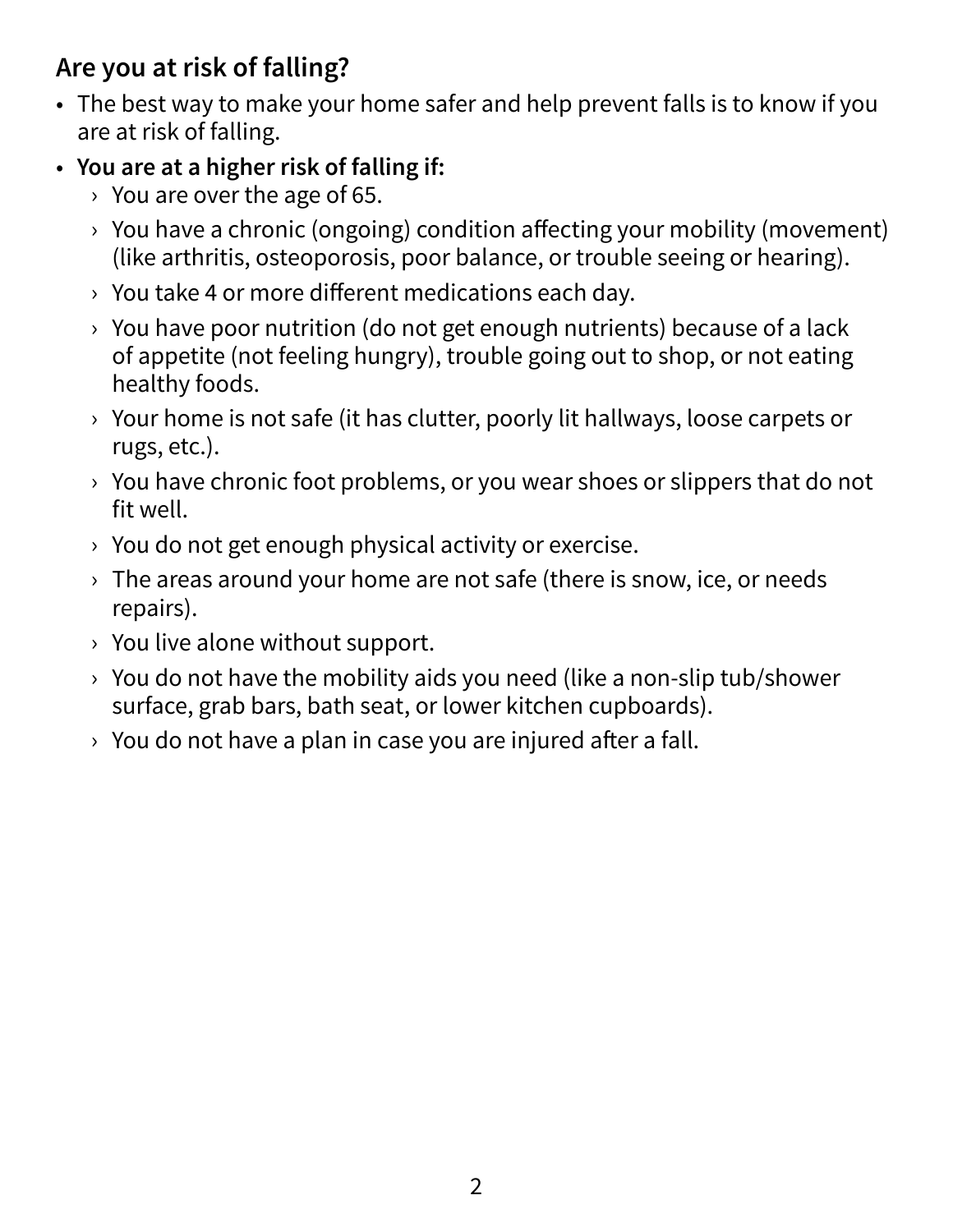# **How do I know if I am at risk of falling?**

Go through these questions with the help of your support person.

#### **Check YES or NO for each statement below:**

#### **1. Bathroom**

My bathroom has mobility aids to help me get around more easily, like:

Non-slip surfaces in tub/shower

| $\square$ Yes                                                | $\square$ No |  |
|--------------------------------------------------------------|--------------|--|
|                                                              |              |  |
| Grab bars by the toilet to help me sit down and stand up     |              |  |
| $\square$ Yes                                                | $\Box$ No    |  |
| Grab bars by the tub to help me get in and out               |              |  |
| $\square$ Yes                                                | $\square$ No |  |
| A raised toilet seat                                         |              |  |
| $\square$ Yes                                                | $\square$ No |  |
| A bath seat in the shower                                    |              |  |
| $\Box$ Yes                                                   | $\Box$ No    |  |
|                                                              |              |  |
| 2. Kitchen                                                   |              |  |
| I store items that I use often where they are easy to reach. |              |  |
| $\Box$ Yes                                                   | $\Box$ No    |  |
| My heavy items are stored in lower cupboards.                |              |  |
| $\Box$ Yes                                                   | $\Box$ No    |  |
| I always wipe up spills right away.                          |              |  |
| $\square$ Yes                                                | $\square$ No |  |
| 3. Stairs                                                    |              |  |
| $M_{11}$ otalise assumed lit                                 |              |  |

My stairs are well-lit.  $\square$  Yes  $\square$  No I have and use handrails on the stairs.  $\square$  Yes  $\square$  No I take my time when going up and down the stairs.  $\square$  Yes  $\square$  No

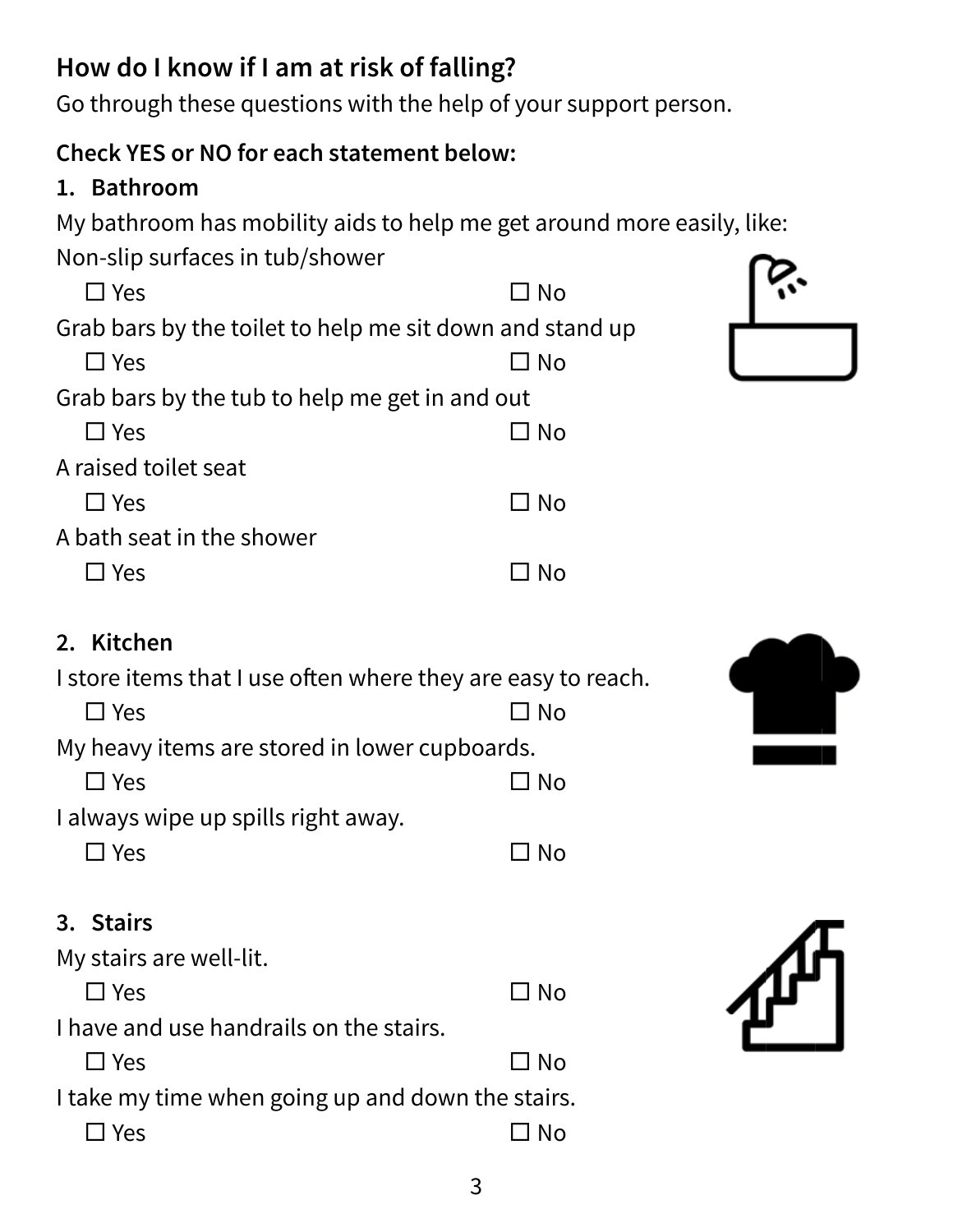| 4. Footwear<br>I wear non-skid slippers/footwear around the house.              |              |                           |
|---------------------------------------------------------------------------------|--------------|---------------------------|
| $\Box$ Yes                                                                      | $\square$ No |                           |
| My outdoor shoes fit well, have a low heel, and are comfortable.                |              |                           |
| $\Box$ Yes                                                                      | $\square$ No |                           |
| 5. Vision                                                                       |              |                           |
| I can see well.                                                                 |              |                           |
| $\square$ Yes                                                                   | $\square$ No |                           |
| I see each step on a staircase clearly.                                         |              |                           |
| $\square$ Yes                                                                   | $\square$ No |                           |
| My house is well-lit.                                                           |              |                           |
| $\Box$ Yes                                                                      | $\square$ No |                           |
| I have had my eyes tested in the last 12 months (1 year).                       |              |                           |
| $\Box$ Yes                                                                      | $\Box$ No    |                           |
| I always remove my reading glasses when I am walking.                           |              |                           |
| $\Box$ Yes                                                                      | $\square$ No |                           |
| I use a nightlight or turn on a light when I get up in the middle of the night. |              |                           |
| $\Box$ Yes                                                                      | ⊐ No         |                           |
| 6. Hearing                                                                      |              |                           |
| I can hear well.                                                                |              |                           |
| $\Box$ Yes                                                                      | $\square$ No | $\mathbf{D}^{\mathbf{y}}$ |
| I have had my hearing tested in the last 12 months.                             |              |                           |
| $\Box$ Yes                                                                      | $\square$ No |                           |
| 7. If I fall                                                                    |              |                           |
| I know what to do if I fall and cannot get up.                                  |              |                           |
| $\Box$ Yes                                                                      | $\square$ No |                           |
|                                                                                 |              |                           |

**If you answered NO to any of these statements (1 to 7), you may be at risk of falling.**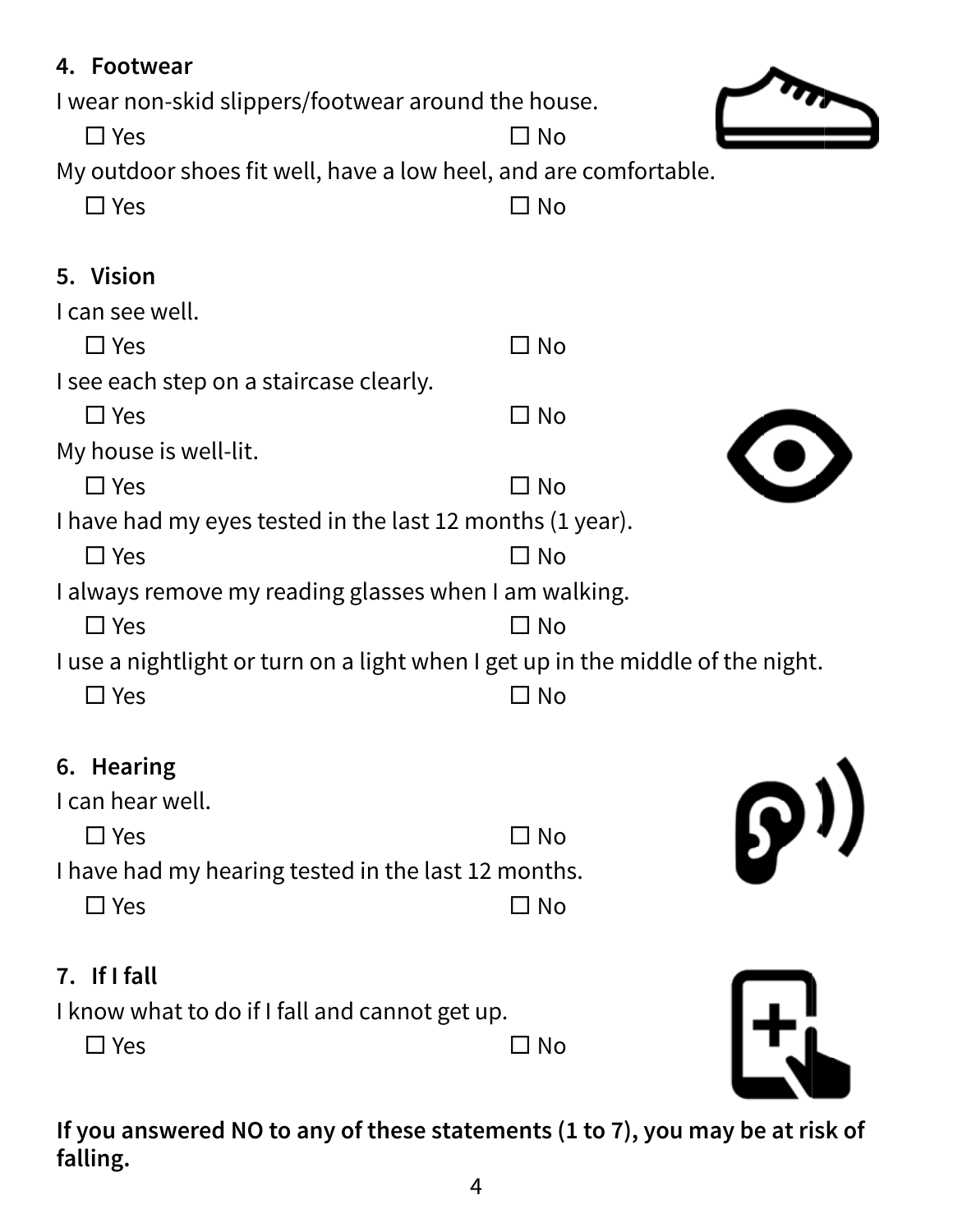#### **8. Medication(s)**

I take the following medication(s):

• Sedatives

 $\square$  Yes  $\square$  No



Sedatives include:

#### **Benzodiazepines**

| Generic name | <b>Brand name</b>   | Also called                  |
|--------------|---------------------|------------------------------|
| Alprazolam   | Xanax <sup>®</sup>  | • Anxiety pills              |
|              |                     | • Calming pills              |
|              |                     | • Panic attack pill          |
| Diazepam     | Valium®             | • Sleeping pill              |
|              |                     | • Anxiety pill               |
|              |                     | • Seizure pill               |
|              |                     | • Relief of spasm pill       |
|              |                     | • Alcohol withdrawal pill    |
| Lorazepam    | Ativan <sup>®</sup> | • Anxiety pill               |
|              |                     | • Calming pill               |
|              |                     | • Sleeping pill              |
|              |                     | • Seizure pill               |
| Temazepam    | Restoril™           | • Sleeping pill              |
|              |                     | • Restless leg syndrome pill |

#### **Others**

| Generic name | <b>Brand name</b>    | Also called           |
|--------------|----------------------|-----------------------|
| Zopiclone    | Imovane <sup>®</sup> | Z drug                |
|              |                      | $\cdot$ Sleeping pill |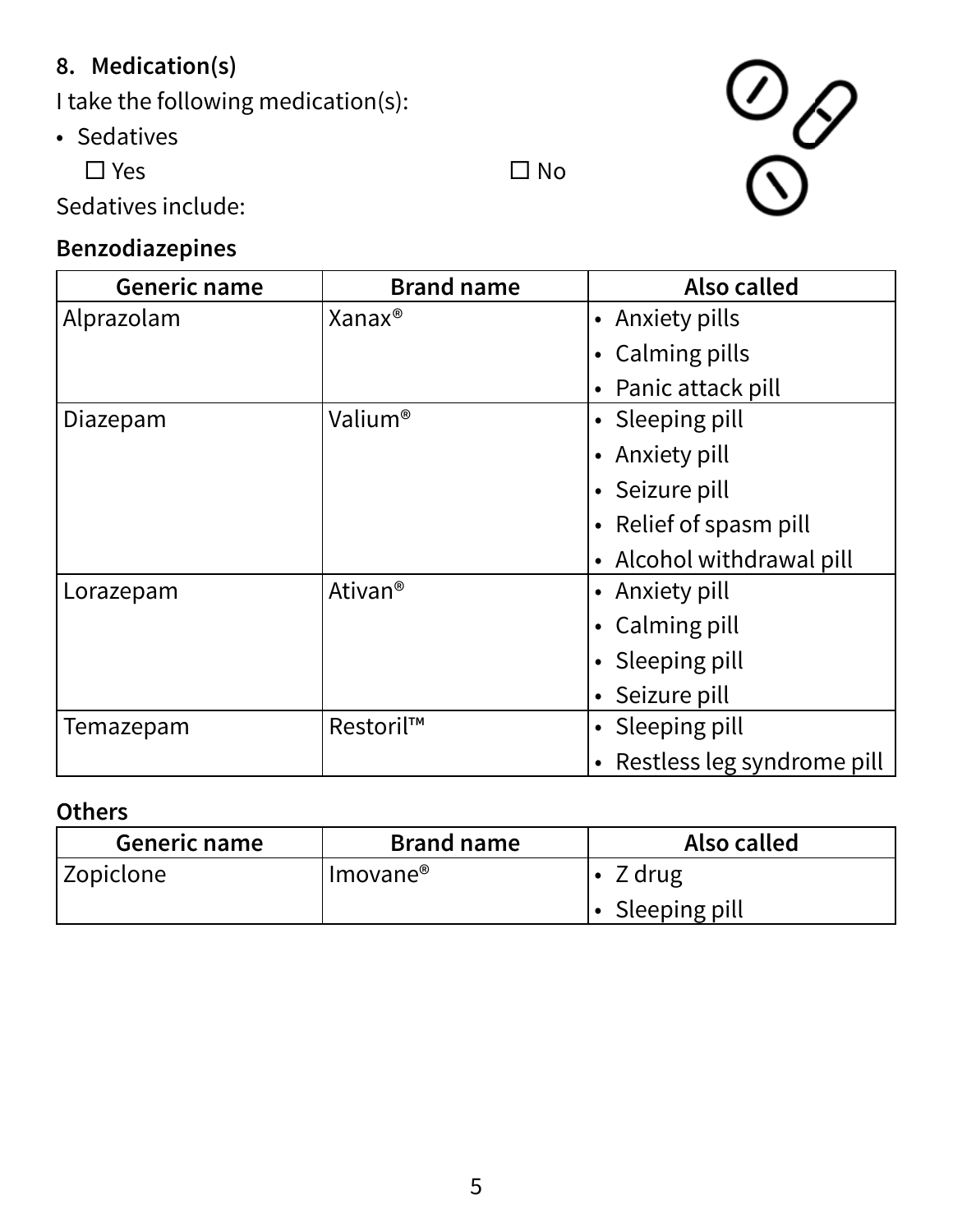• Fluid pills

#### $\square$  Yes  $\square$  No

Fluid pills may also be called water pills. They include:

| <b>Generic name</b> | <b>Brand name</b>      | Used to treat         |
|---------------------|------------------------|-----------------------|
| Furosemide          | Lasix <sup>®</sup>     | • Heart failure       |
|                     |                        | • High blood pressure |
|                     |                        | • Water pill          |
|                     |                        | • Liver disease pill  |
| Spironolactone      | Aldactone <sup>®</sup> | • High blood pressure |
|                     |                        | • Liver disease       |
|                     |                        | • Heart failure       |
|                     |                        | • Low potassium       |
| Hydrochlorothiazide | Microzide®             | • Swelling            |
|                     |                        | • High blood pressure |
|                     |                        | Pregnancy eclampsia   |

• Blood pressure pills

| $\Box$ Yes                                             | ⊐ No                                                            |
|--------------------------------------------------------|-----------------------------------------------------------------|
| • Pain medication                                      |                                                                 |
| $\Box$ Yes                                             | $\Box$ No                                                       |
| • Heart medication                                     |                                                                 |
| $\Box$ Yes                                             | $\Box$ No                                                       |
| • Medication for Parkinson's, Alzheimer's, or seizures |                                                                 |
| $\Box$ Yes                                             | ⊐ No                                                            |
|                                                        | • Medication for depression, anxiety, or nausea (upset stomach) |
| $\Box$ Yes                                             | ⊐ No                                                            |
| I take 4 or more different medications each day.       |                                                                 |
| ] Yes                                                  | N <sub>o</sub>                                                  |
|                                                        |                                                                 |

#### **9. Medical conditions**

I have the following medical conditions:

- Arthritis
	- $\square$  Yes  $\square$  No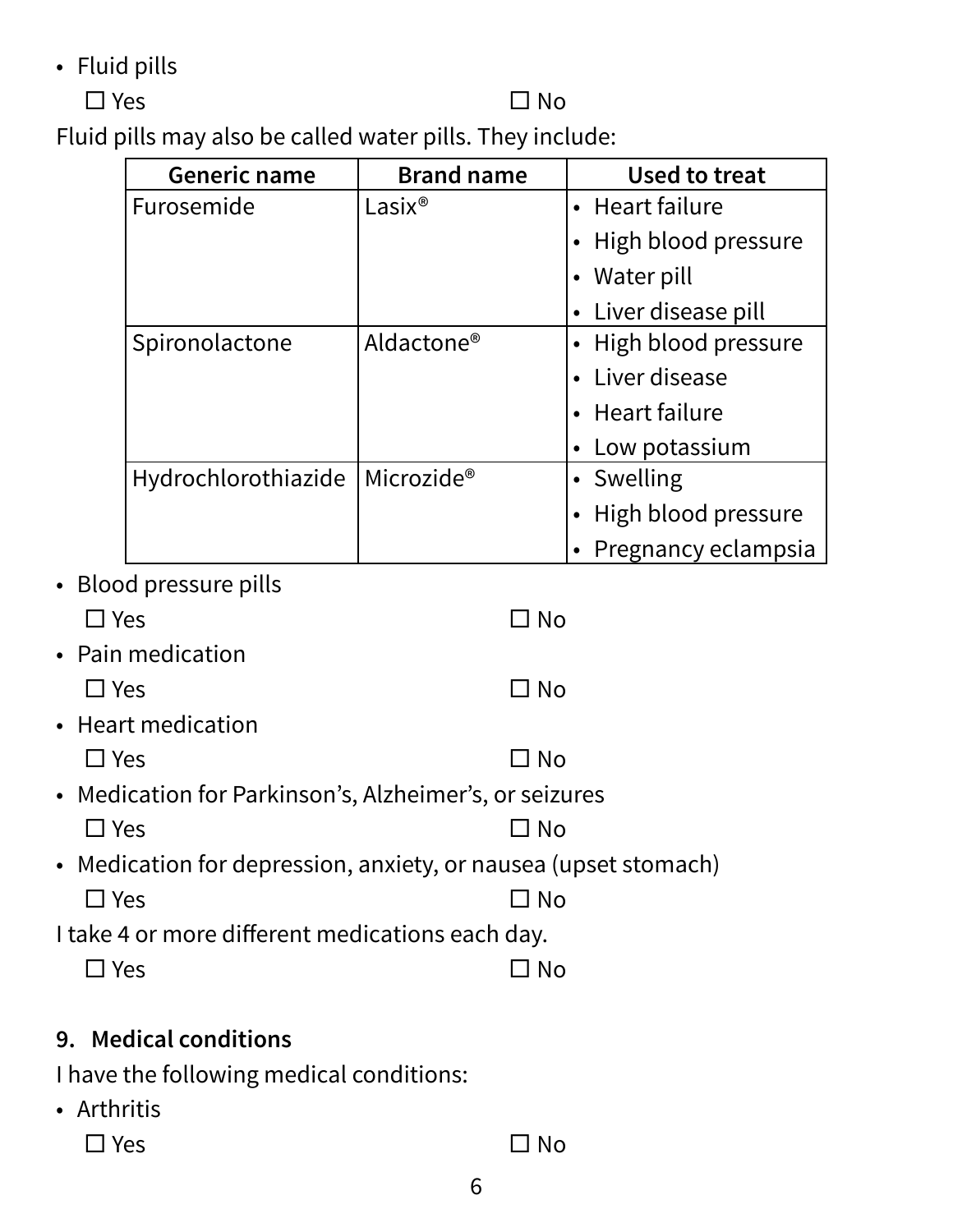| • Alzheimer's, other type of dementia                                                                     |              |
|-----------------------------------------------------------------------------------------------------------|--------------|
| $\square$ Yes                                                                                             | $\Box$ No    |
| • Diabetes                                                                                                |              |
| $\square$ Yes                                                                                             | $\square$ No |
| • Osteoporosis                                                                                            |              |
| $\square$ Yes                                                                                             | $\square$ No |
| • Seizures (loss of body control)                                                                         |              |
| $\square$ Yes                                                                                             | $\square$ No |
| • Leg length discrepancy (legs are different lengths)                                                     |              |
| $\square$ Yes                                                                                             | $\square$ No |
| • Congestive heart failure (CHF)                                                                          |              |
| $\square$ Yes                                                                                             | $\square$ No |
| • Heart disease                                                                                           |              |
| $\square$ Yes                                                                                             | $\square$ No |
| • Cancer                                                                                                  |              |
| $\square$ Yes                                                                                             | $\square$ No |
| • Parkinson's                                                                                             |              |
| $\Box$ Yes                                                                                                | $\square$ No |
| • Depression                                                                                              |              |
| $\square$ Yes                                                                                             | $\square$ No |
| • Dizziness, lightheadedness, fainting                                                                    |              |
| $\Box$ Yes                                                                                                | $\square$ No |
| • Incontinence (not able to control your bladder or bowels) or frequency (having<br>to pee or poop often) |              |
| $\square$ Yes                                                                                             | $\square$ No |
|                                                                                                           |              |
| 10. Activity/Exercise                                                                                     |              |
| I find it hard to exercise because:                                                                       |              |
| • I have arthritis.                                                                                       |              |
| $\square$ Yes                                                                                             | $\square$ No |
| • I have shortness of breath.                                                                             |              |
| $\square$ Yes                                                                                             | $\square$ No |
| $\overline{7}$                                                                                            |              |
|                                                                                                           |              |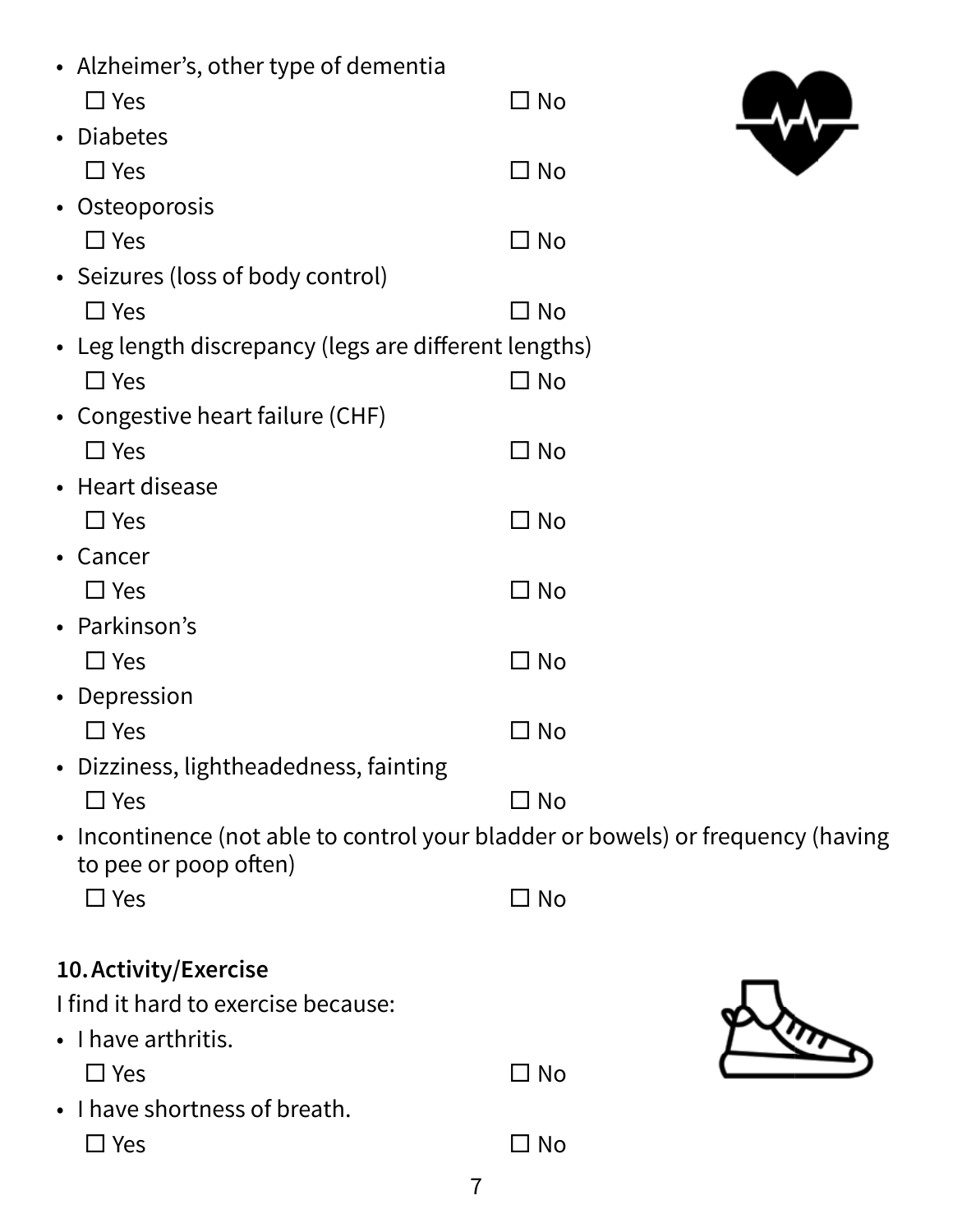| $\cdot$ I have pain.                                                                                                        |              |  |
|-----------------------------------------------------------------------------------------------------------------------------|--------------|--|
| $\square$ Yes                                                                                                               | $\square$ No |  |
| • I keep doing things even when I am tired or not feeling well.                                                             |              |  |
| $\Box$ Yes                                                                                                                  | $\square$ No |  |
| • I often get up too quickly and then feel dizzy or unsteady.                                                               |              |  |
| $\Box$ Yes                                                                                                                  | $\square$ No |  |
| • I am embarrassed about or do not like to use my mobility aids (walker, cane).                                             |              |  |
| $\Box$ Yes                                                                                                                  | $\Box$ No    |  |
| • I have not been active for a long time.                                                                                   |              |  |
| $\Box$ Yes                                                                                                                  | $\square$ No |  |
| • I do physical activity/exercise less than 3 times a week.                                                                 |              |  |
| $\Box$ Yes                                                                                                                  | $\square$ No |  |
|                                                                                                                             |              |  |
| 11. Living room                                                                                                             |              |  |
| Areas where I walk are cluttered.                                                                                           |              |  |
| $\Box$ Yes                                                                                                                  | $\Box$ No    |  |
| I use a landline phone fixed to one place in my home (not a cordless<br>or cell phone) that I often have to rush to answer. |              |  |
| $\square$ Yes                                                                                                               | ⊐ No         |  |
| The lighting is low, making it hard to see things on the floor.                                                             |              |  |
| $\square$ Yes                                                                                                               | ⊐ No         |  |
| The path to the bathroom is partly blocked.                                                                                 |              |  |
| $\square$ Yes                                                                                                               | $\Box$ No    |  |
| I have scatter rugs or mats on the floors.                                                                                  |              |  |
| $\Box$ Yes                                                                                                                  | $\square$ No |  |
| There are electrical cords running across areas where I walk.                                                               |              |  |
| $\Box$ Yes                                                                                                                  | $\Box$ No    |  |
| I have a pet that often gets under foot.                                                                                    |              |  |
| $\Box$ Yes                                                                                                                  | $\Box$ No    |  |
| I climb up on furniture when I need to reach something.                                                                     |              |  |
| $\square$ Yes                                                                                                               | $\square$ No |  |
|                                                                                                                             |              |  |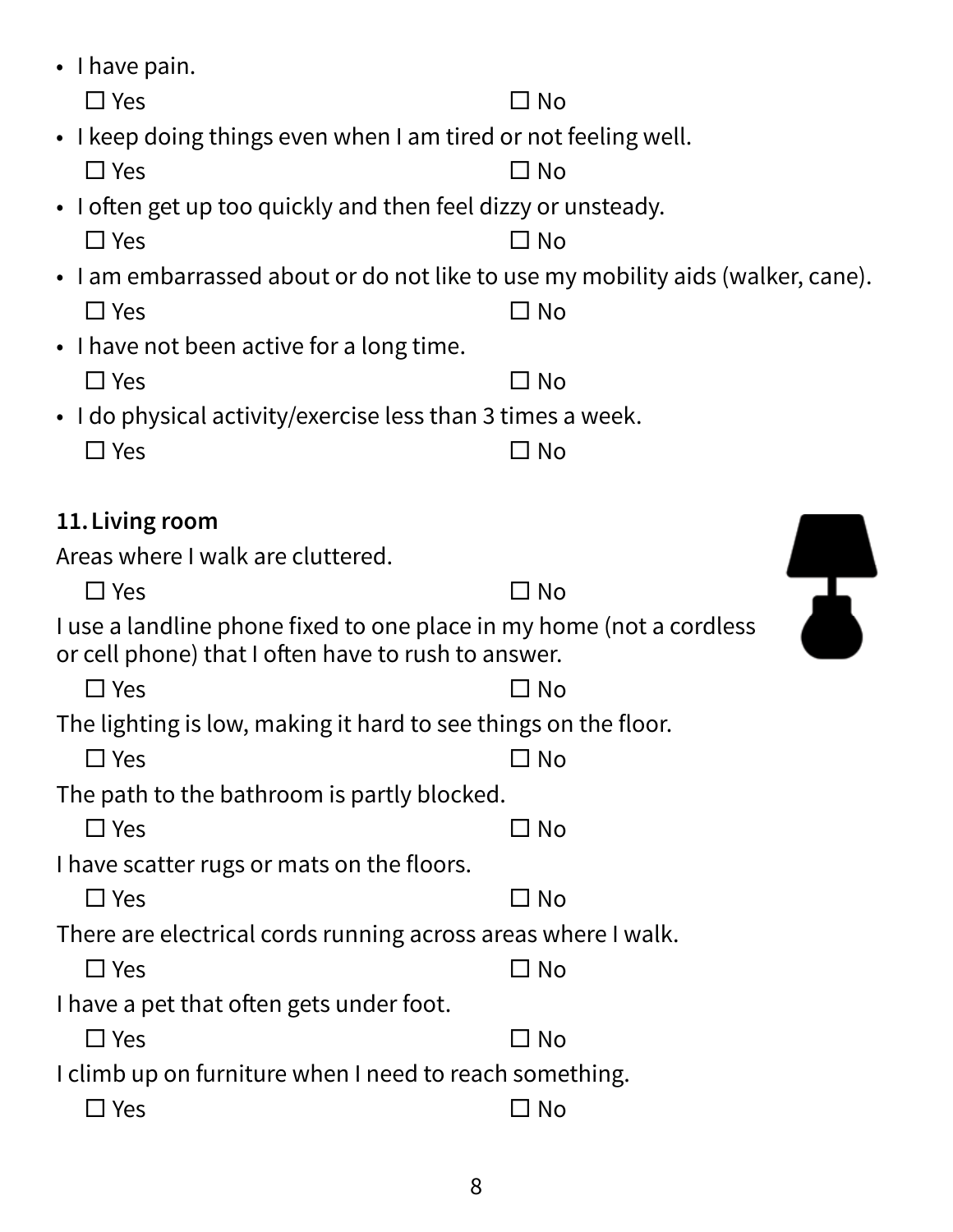I use chairs that are low and can be hard to sit in or get up from.

 $\square$  Yes  $\square$  No There are some tripping hazards that need to be fixed.  $\square$  Yes  $\square$  No I live alone.  $\square$  Yes  $\square$  No **12. Bedroom** I get out of bed often at night to go to the washroom.  $\square$  Yes  $\square$  No I do not always put on non-skid footwear when I get up at night.  $\square$  Yes  $\square$  No When I get out of bed, I am dizzy for a few minutes.  $\square$  Yes  $\square$  No **13. Nutrition**  I have trouble eating (sore mouth, missing teeth, trouble swallowing).  $\square$  Yes  $\square$  No

I often do not feel like making myself a meal.

 $\square$  Yes  $\square$  No I find it hard to eat healthy.

 $\square$  Yes  $\square$  No I sometimes miss meals.  $\square$  Yes  $\square$  No

#### **14. Outside**

I am not able to keep pathways and steps free of ice, snow, leaves, and/or newspapers.

 $\square$  Yes  $\square$  No

**If you answered YES to any of these statements (8 to 14), you may be at risk of falling.**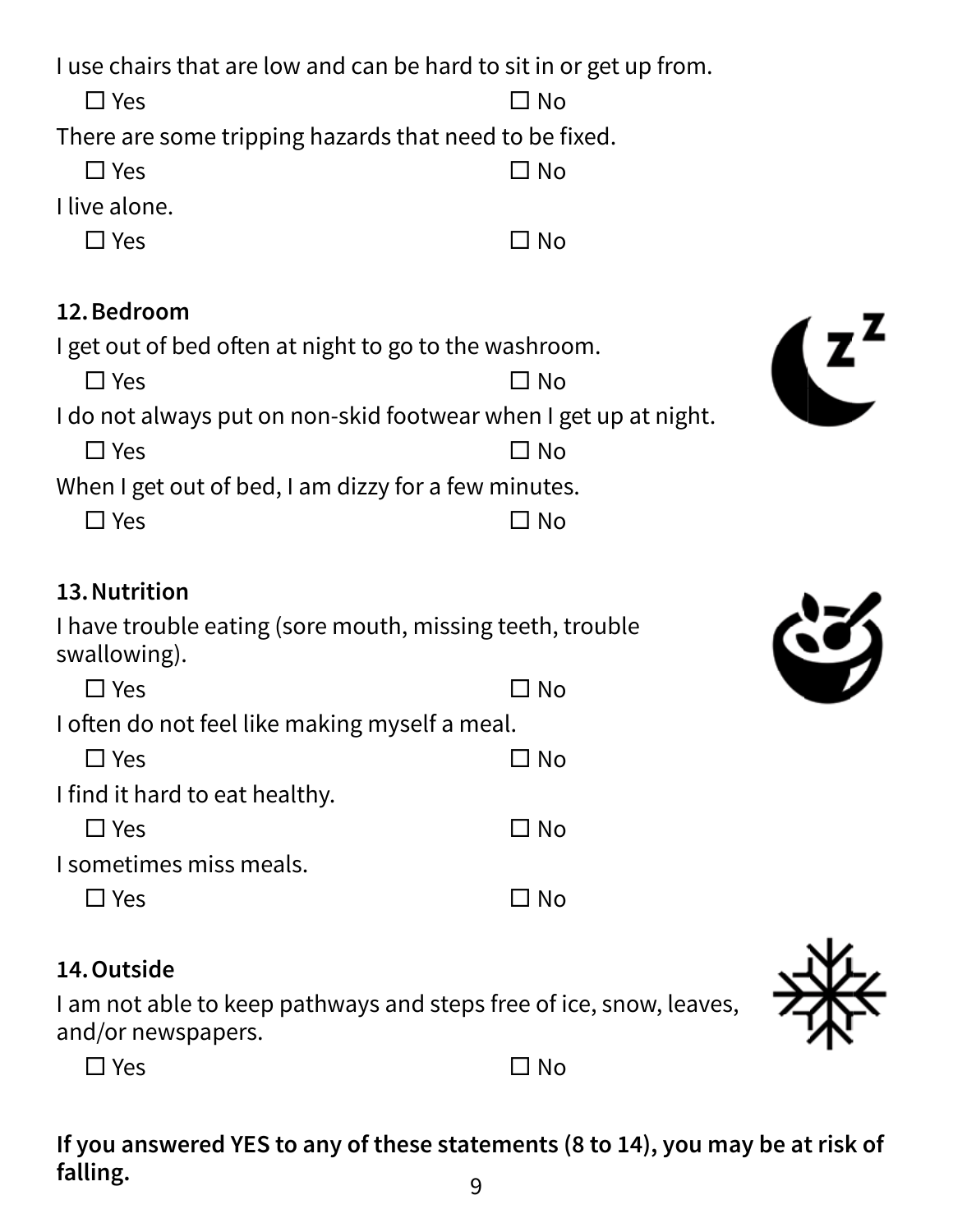## **Fall Prevention Checklist**

#### **In your home**

- Make sure all areas of your home are well lit.
- Have a lamp or light switch near your bed that you can easily reach without getting up. A 'touch lamp' is a great idea.
- Have a night light in your hallways, bedroom, and bathroom.
- Keep pathways to all your rooms free of clutter. **This is very important if you use a cane or walker.**
- Remove small rugs and mats that are not fixed to the floor or secure them with tape.
- Keep all electrical wires and telephone cords secured safely out of pathways.
- Use higher chairs and chairs with solid armrests, as they are easier to get in and out of.
- Never open your door to anyone you do not know.
- Install smoke detectors on every floor of your home. Test them every 6 months.
- Install a carbon monoxide detector in your home, if needed. Test it every 6 months.
- Plan an escape route for every room in your home.
- When using a space heater, make sure it is not near anything flammable (can burn).
- Use power bars to prevent overloading electrical outlets.
- Have fire extinguishers placed around your home. Know how to use them and check regularly to make sure they are full.
- Have a first aid kit handy and keep it stocked.

#### **Bedroom safety**

- Keep your eyeglasses within easy reach and always put them on before you get out of bed.
- Keep your bed at a height that is easy for you to get in and out of.
- If you use walking aids (like a walker or cane), keep them within easy reach. Use them every time you get up, especially at night.



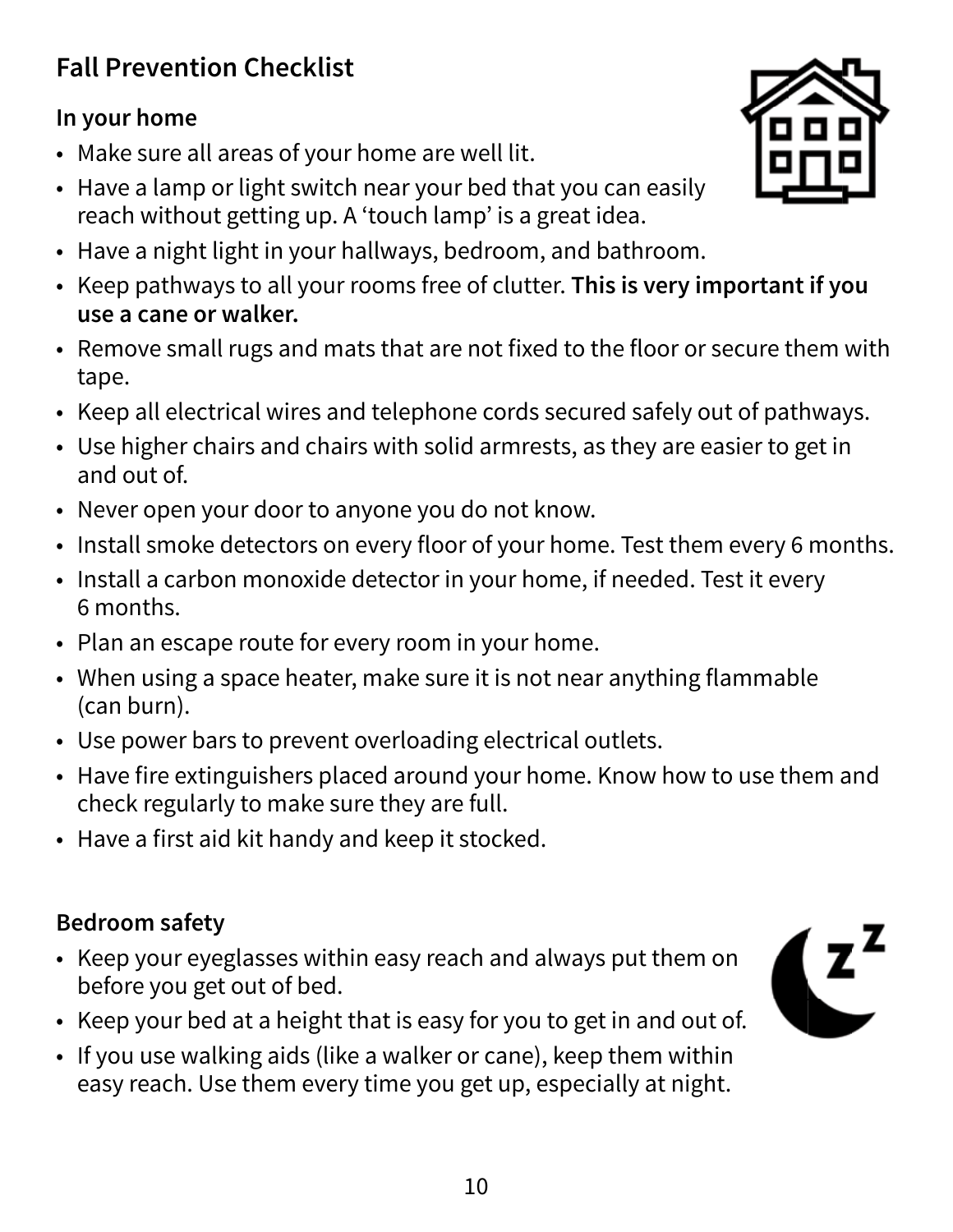- If you have to go to the washroom at night often or feel like you have to go right away: drink less fluids before bedtime, pee before going to bed, and do Kegel exercises regularly.
	- $\rightarrow$  To do Kegel exercises: tighten and then loosen the muscles in your pelvic floor. These are the muscles you squeeze when you are trying not to pee.

#### **Stairs**

- Install handrails on both sides of your stairs. Make sure the handrail is as long as the stairs.
- Hire someone or ask a family member to fix loose or uneven steps and handrails.
- Always keep stairs free of clutter.
- Make sure there is a light switch at the top and bottom of the stairs.
- Only go up or down stairs with the light on, as it can be hard to see the edges of steps.
- Use reflective tape to outline step edges.
- Doors at the top of stairs should open away from the stairs.
- Attach carpet firmly to the stairs. Put non-slip rubber treads on the stairs if there is no carpet.

# **Outside**

- Hire someone or ask a family member to paint your outside steps with a mixture of sand and paint for better grip.
- Make sure paths around your home are in good repair and kept clear. Ask or hire someone to clear snow, ice, newspapers, and leaves from your walkways and outside steps.
- Watch for moss, uneven or broken surfaces, wet and slippery surfaces, and pets or small animals.
- Always keep a light on at your outdoor entrances and stairs.
- Only use a ladder when you have to (if there is no one to help you). Make sure the ladder has a wide base. Make sure the base is secured and is not going to slip.



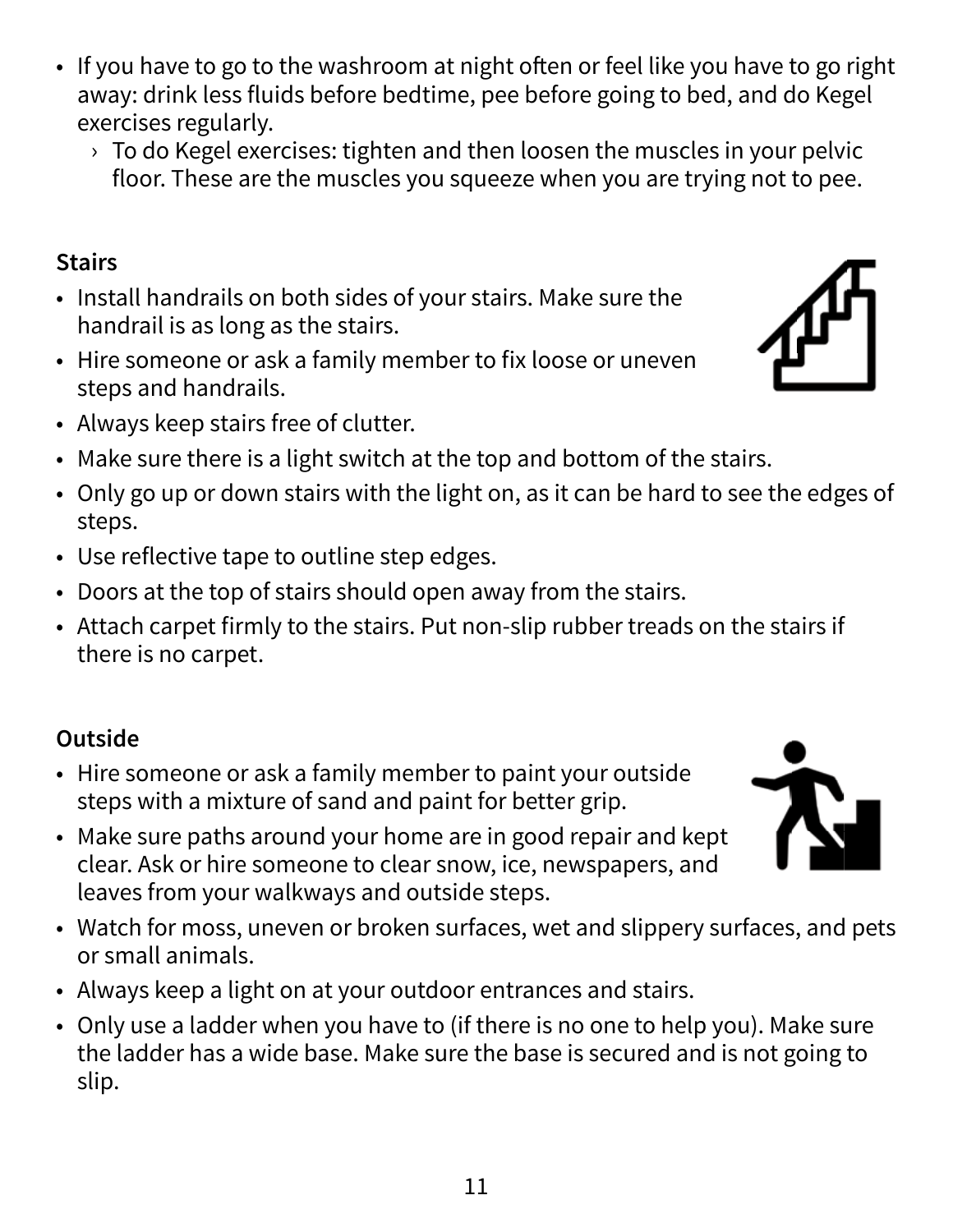#### **Kitchen**

- Keep things you use most often in reach by keeping them on lower shelves or on the counter.
- Use a long-handled reacher to reach lighter items stored higher than you can easily reach.
- **Do not climb to reach things.**
- Only lean on furniture (like a table or counter) if it is strong enough to support your weight.
- Plan your meals ahead of time. Think about using a meal delivery program (like Meals on Wheels) or buy meals that are easy to make.
- If you use a walker, a tray attachment makes it easier and safer to carry things around your kitchen.
- Wipe up spills right away.
- If your eyeglasses get fogged up while cooking, wait for them to clear before moving.
- Make sure the "on" and "off" positions on stove dials are clearly marked.
- Keep oven mitts within easy reach when cooking.

#### **Bathroom**

- Talk to your occupational therapist (OT) about safety equipment for the bathroom (like grab bars, raised toilet seats, bath benches, or seats).
- Have a non-slip rubber mat or non-slip adhesive strips put in your tub.
- If you have a hard time getting in or out of your tub, ask for help. Have a sponge bath if there is no one to help you.
- Keep things you use often (like soap, shampoo, and towels) in reach so you do not have to bend or reach to get them.
- Test water temperature before getting into a tub or shower.

### **Clothing**

• Wear non-slip, low-heeled shoes, enclosed heels, or slippers that fit well and have a good sole. Avoid wearing slippers, as they have less traction (grip) and could cause you to slip. **Do not walk around in socks because they can be slippery.**





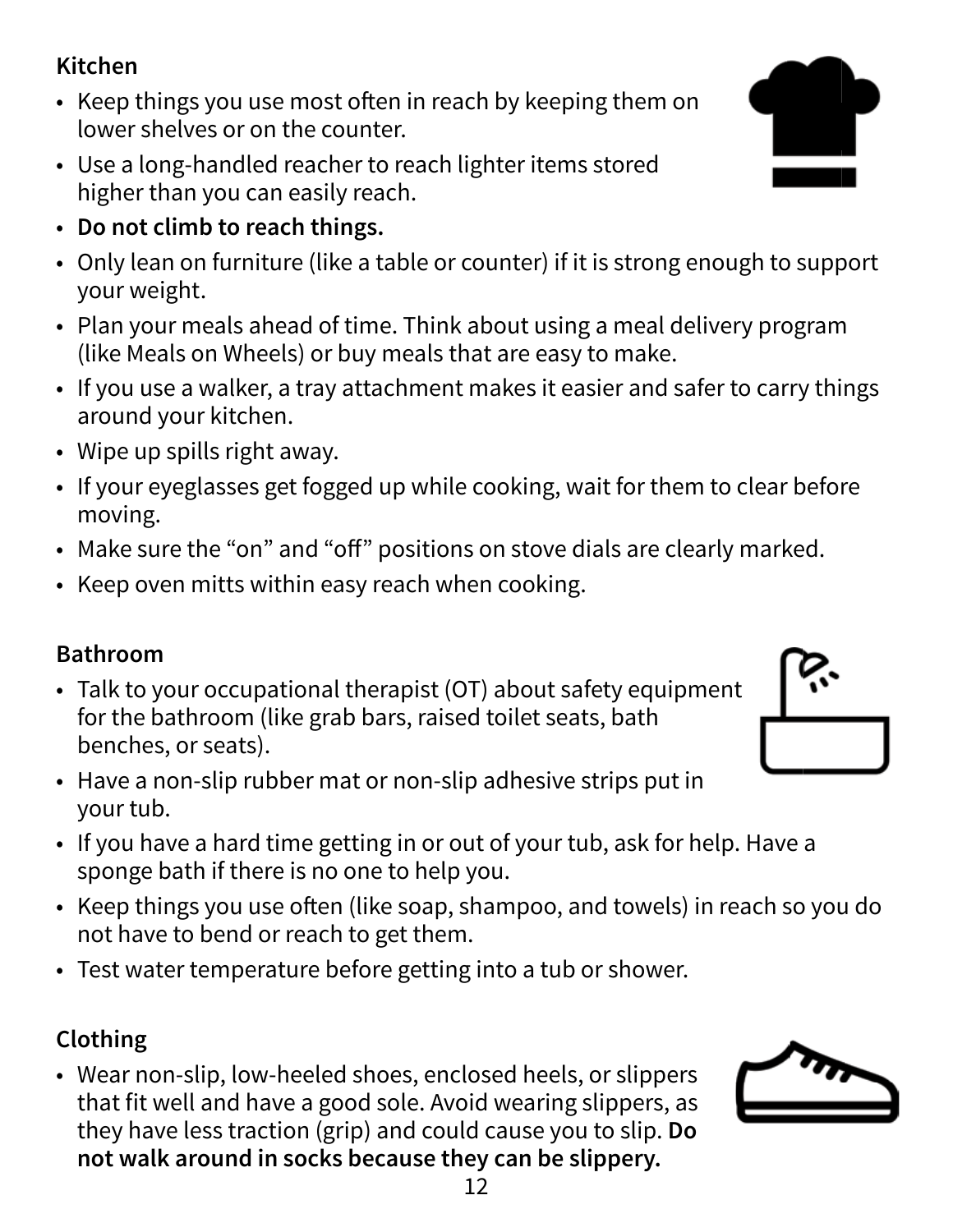- Sit down when dressing. Do not stand on one leg.
- Wear clothes that will not catch on furniture.
- Dresses or pants that are too long can make it hard to walk or move.

### **Tips to prevent falls**

- Know where pets are before getting up.
- Pump your ankles before standing if you have been sitting for a while. To pump your ankles: point your toes up and then down.
- Stand up, stop, and get your balance before you start walking.
- Always walk slowly and standing up straight. Do not rush or make quick movements.
- Do not raise your arms above your head when walking.
- Use assistive devices and safety equipment as directed by your OT.
- Have your eyesight and hearing tested regularly.
- Review all of your medications with your health care provider and/or pharmacist on a regular basis.
- Exercise regularly to improve your muscle strength, balance, and coordination.
- Eat well-balanced meals and limit how much and/or how often you drink alcohol.
- Get up slowly after lying or sitting down. If you feel dizzy, wait before you stand up.
- **Do not carry heavy, large, or awkward things that can throw you off balance.**
- Keep your phone or cell phone in reach. A cordless phone beside your bed is a good idea.
- Keep emergency numbers in large print next to each phone.
- Think about using a medical alert system.

#### **Mobility equipment safety**

- Keep mobility equipment in good condition.
- Know how to use your equipment. Ask your OT for help.
- Use wheel brakes on equipment that is meant to be stationary (not move) when being used (like a Hoyer<sup>®</sup> lift).

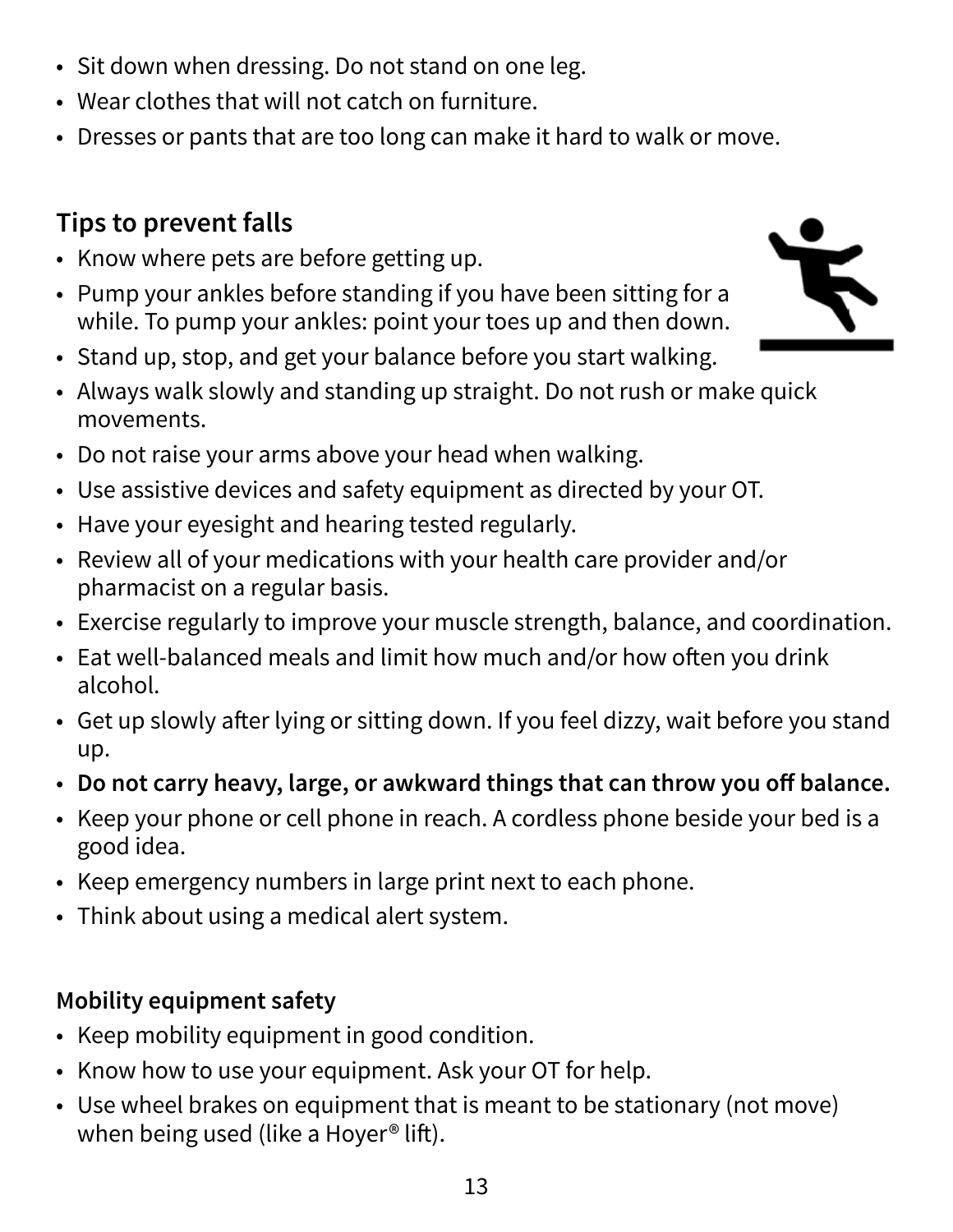#### **Medication safety**

- Never take someone else's medication(s).
- Take your medication(s) exactly as prescribed.
- **If you have an allergy alert bracelet or necklace (MedicAlert®), wear it at all times.**
- Use only one pharmacy for all of your prescriptions.
- Sort through your medications every 6 months. Get rid of any expired medications, including over-the-counter products and supplements. Your local pharmacy can get rid of your old medications safely.

#### **Regular exercise can help prevent falls**

- Regular exercise helps you stay physically and mentally healthy and can greatly lower your risk of falling.
- Older adults should try to exercise for **30 minutes a day**. Try to find an activity you enjoy, like:
	- › Walking
	- › Light jogging
	- › Dancing
	- › Water aerobics
	- › Chair exercises
	- › Yoga

Always check with your primary health care provider before starting a new exercise program.

### **Tips:**

- Keep a phone in each of the rooms you use most often, or carry a cordless phone or cell phone with you at all times.
- Keep a list of emergency phone numbers close to your phone or on your phone.
- **Consider getting a personal emergency response service if you are at risk of falling. This will let you get help 24 hours a day, 7 days a week.**



- › Stretching
- › Gardening
- › Walking a dog
- › Taking the stairs instead of the elevator